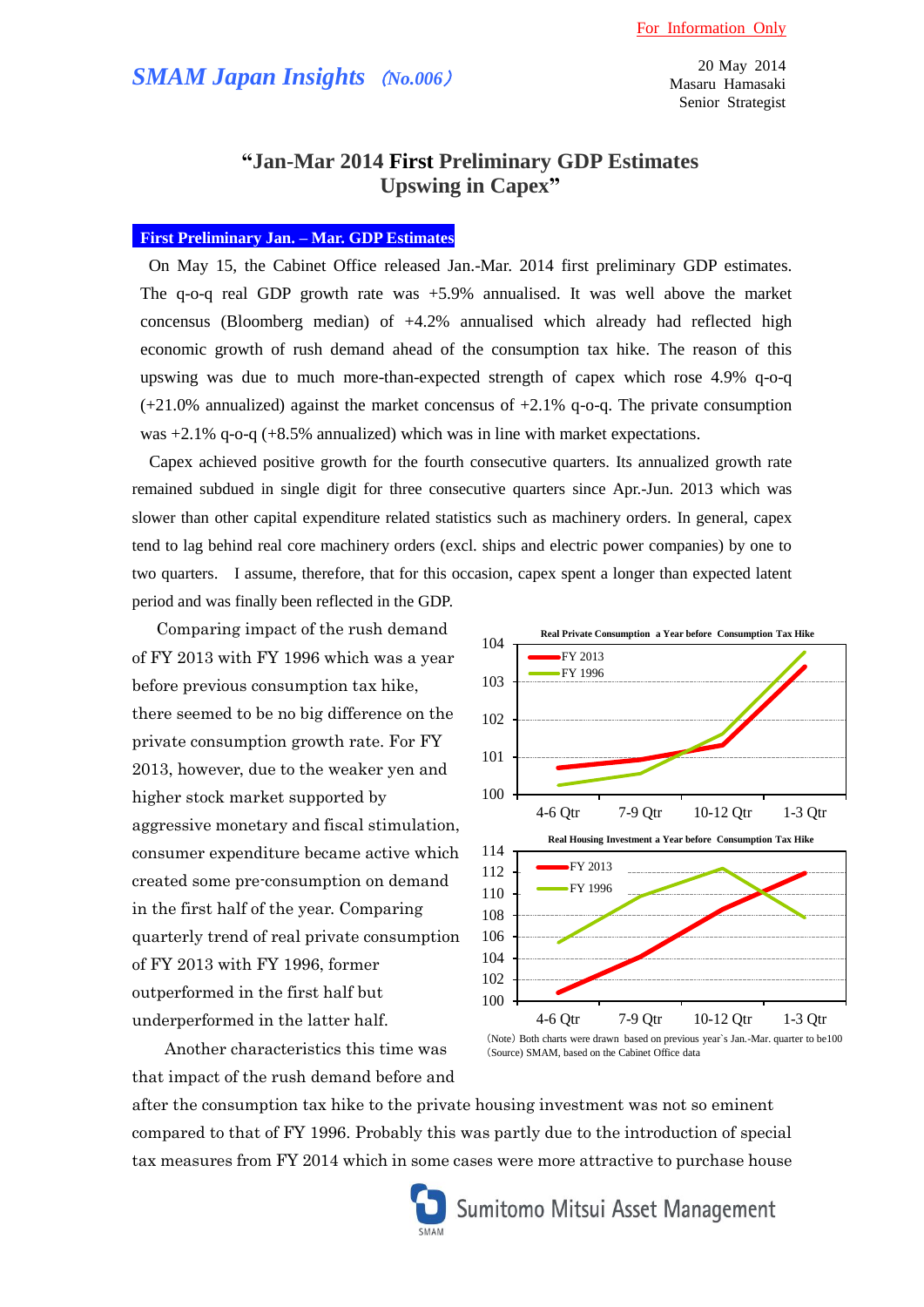after the consumption tax hike.

This time, the growth rate of private housing investment adding latest figure ( +12.9% annualized) and that of Oct.-Dec. 2013 (+18.2% annualized) exceeded that of the first half of the year during which delivery of house was possible ahead of the consumption tax hike.

As to net export, both export and import increased substantially. (exports + 26.3%, imports + 27.7% both q-o-q annualized). Compared to Oct.-Dec. 2013 quarter, the export increased much more than the import which improved the net export substantially from negative 2.2 ppt to negative 1.1 ppt although the attribution to the real GDP growth rate was minus for three consecutive quarters. This was a surprise to me as there was no evidence on the net export improvement from trade statistics. I assume this was due to the special factor caused by the introduction of new standards for international balance of payment statistics. Meanwhile, the growth rate of government consumption turned negative -1.5 % q-o-q annualized) after seven quarters due to the end of the first round of fiscal policy stimulation.

### **Future Outlook & Focus**

It is estimated that the domestic economy will show a substantially negative growth in Apr.-Jun quarter due to subsequent pull-back of rush demand before the consumption tax hike. After Jul.-Sep. quarter it is expected to gradually recover if external shock, considerably detrimental to the economy, will not happen.

There are some uncertain factors over the economic growth recovery. One of which is the unsatisfactory growth of employees compensation. The real employees compensation was +2.8% q-o-q in the quarter of Jan.-Mar. 1997 which was just before the previous consumption tax hike. It contracted in the quarter of Apr.-Jun. after the consumption tax hike  $(3\% \rightarrow 5\%)$ , however, maintained positive growth rate of  $+1.1\%$  q-o-q.

On the other hand, the growth rate of the quarter of Jan.-Mar. 2014 was negative 0.7% q-o-q. Tax hike this time (5% $\rightarrow$ 8%) was estimated to push down the growth rate by 2% or so. The wage hike after the annual spring wage negotiation is supposedly a little bit above 2% which is not enough to boost employees compensation growth positive. I can not help but think that the income environment this year will be worse than that of FY 1997. In order to maintain favorable consumer sentiment, it is hoped that the corporations should endeavor to maintain the momentum of wage hike as well as the government to maintain its economic stimulus policy going forward.

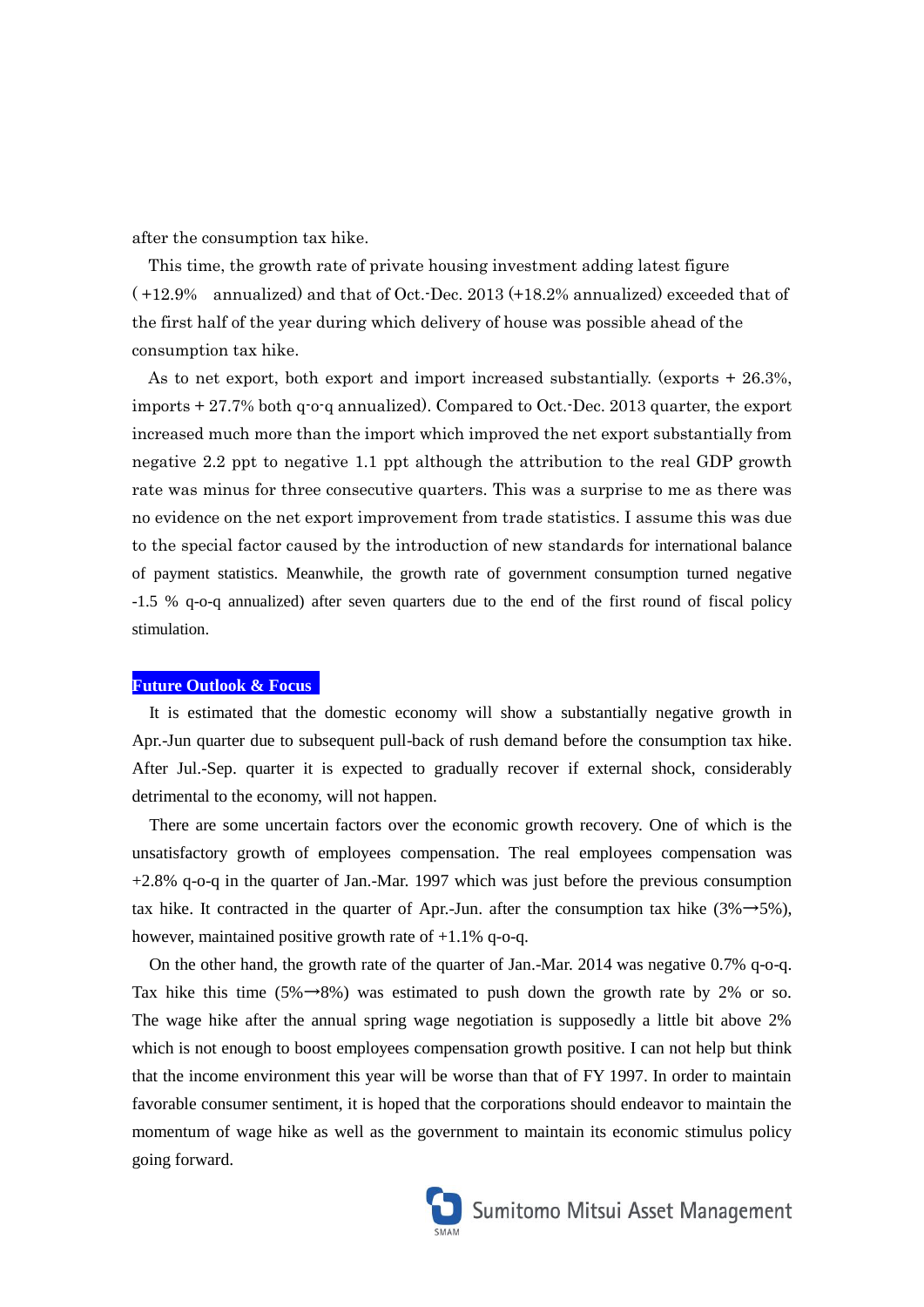

(Source) SMAM, based on the Cabinet Office and the Ministry of Internal Affairs & Communications data.



(Note) Horizon of data is from Jan-Mar 2007 to Jan-Mar 2014 (First preliminary announcement) (Source) SMAM, based on the Cabinet Office data